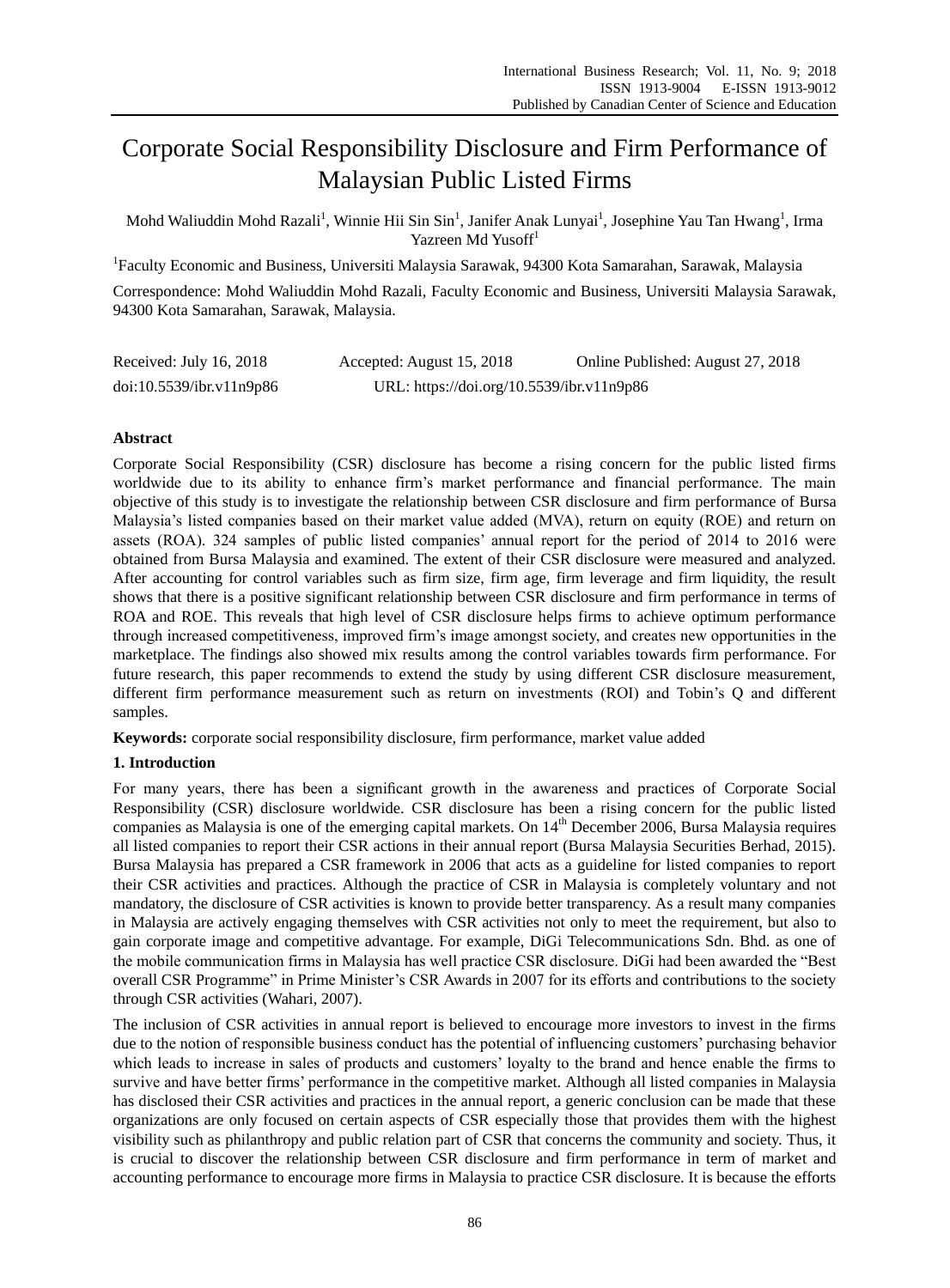toward better CSR practices is vital to create superior development of economy and capital market in Malaysia.

Most of the abroad researchers claimed that CSR has a positive impact on firms' performance. Accounting-based financial indicators like return on equity (ROE) and return on assets (ROA) are widely used to evaluate the firms' performance. In Malaysia, Yusoff and Adamu (2016) discovered that the relationship between CSR disclosure and financial performance in term of ROE and ROA were mostly positive. The stakeholders have more confidence toward the firms that well practicing CSR disclosure would increase when the firms were concerned about the issues in society. Therefore, stakeholders will fully support any ethical actions of the firms to improve firms' performance. This implies that firms' performance can be enhanced by practicing good CSR activities.

On the other hand, market-based financial indicator like market value added (MVA) is less used in earlier studies. The MVA acts as an indicator of how well a firm is able to create returns to investors as well as act as a signal whether the firm has strong leadership and sound governance. CSR disclosure and MVA were found to have mixed relationship. Fooladi and Kolaie (2015) claimed that CSR disclosure had positive impact on MVA. CSR activities could increase the stock price of firms because investors were more confidence with the firms. Meanwhile, it was argued by Dewi, Sudarma, Djumahir, and Ganis (2014) that there was no connection between CSR disclosure and MVA. It was claimed that MVA is derived from other aspects, especially aspects related to return of equity. This indicated that MVA was not totally influenced by company's CSR activities, but also affected by yield of shareholders' capital. Thus, the influence of CSR on improving MVA was small.

There are numerous literatures that explained the effect of CSR disclosure towards firms' performance in Western and European countries, but no works have been done in Malaysia in term of market value added. This causes the extent of the CSR disclosure affecting firms' performance of listed companies in Bursa Malaysia to be less noticeable. Thus, this study is an initiative to further examine the extent of CSR disclosure relationship with firms' performance in term of MVA, ROE and ROA as prior results were inconsistent. This study is designed to fill the gap for earlier studies and offered enhanced evidences in this field.

# **2. Literature Review**

Stakeholder theory has been extensively used by empirical researchers to describe the link between CSR disclosure and firm performance. Based on stakeholder theory, CSR activities had effects on revenues and costs. CSR activities could create extra revenue directly or indirectly. Purchasing behavior of customers had direct effect on a company's revenues. With rising consciousness of social and environmental concerns, customers were demanding with CSR related products and remaining loyal to the brands (Servaes & Tamayo, 2013). Consumer-oriented CSR activities also include intangible elements such as reputation for quality and trustworthiness, which could create product differentiations and generate more revenues (Lev, Petrovits, & Radhakrishnan, 2010).

The positive relationship between CSR disclosure and firm performance had stayed strong among most of the prior empirical studies. Most of the abroad researchers claimed that the CSR disclosure and financial performance indicators like return on assets (ROA) and return on equity (ROE) had positive relationship. Researchers like Mittal, Sinha and Singh (2008), Fooladi and Kolaie (2015), Mujahid and Abdullah (2014), Kabir and Hanh (2017), Uadiale and Fagbemi (2012), Kanwal, Khanam, Nasreen, and Hameed (2013), Yusoff and Adamu (2016), and Dkhili and Ansi (2012) found the existence of positive effect of CSR on firm performance. A study by Mittal, Sinha and Singh (2008) stated that there was a slight proof that firms with code of ethics had produced additional market value added (MVA) than those without codes. A firm with code of ethics would create significantly more MVA than a firm without the code. These firms had more desirable reputation and image in the marketplace. Then, the desirable reputation and image of firm increased the investors' confidence and thus increased the MVA of firm. Besides, Fooladi and Kolaie (2015) examined that the state of CSR disclosure and MVA of listed companies had a relationship. The state of CSR disclosure could affect the operating performance of the firms by increasing the interest of investors to invest in the firm. This is because CSR actions have increased the firm's stock price which led to a better firm performance.

In addition, CSR has a positive association with return on equity (ROE), return on assets (ROA), earnings per share and price of stock (Mujahid and Abdullah, 2014). This research compared the financial performance and shareholders wealth of CSR firms with non-CSR firms. It was found that CSR concept helped the firms to achieve optimum financial performance in the competitive surroundings by increasing the competitiveness of firms. Other than that, firms that actively involved in CSR activities were found to experience higher financial performance than other firms. Kabir and Hanh (2017) explained that CSR activities helped to enhance the reputation of firms in the eyes of public. Besides, Vietnamese firms that actively involved in CSR activities were also found to experience higher financial performance than other firms. It was because involvement of firms in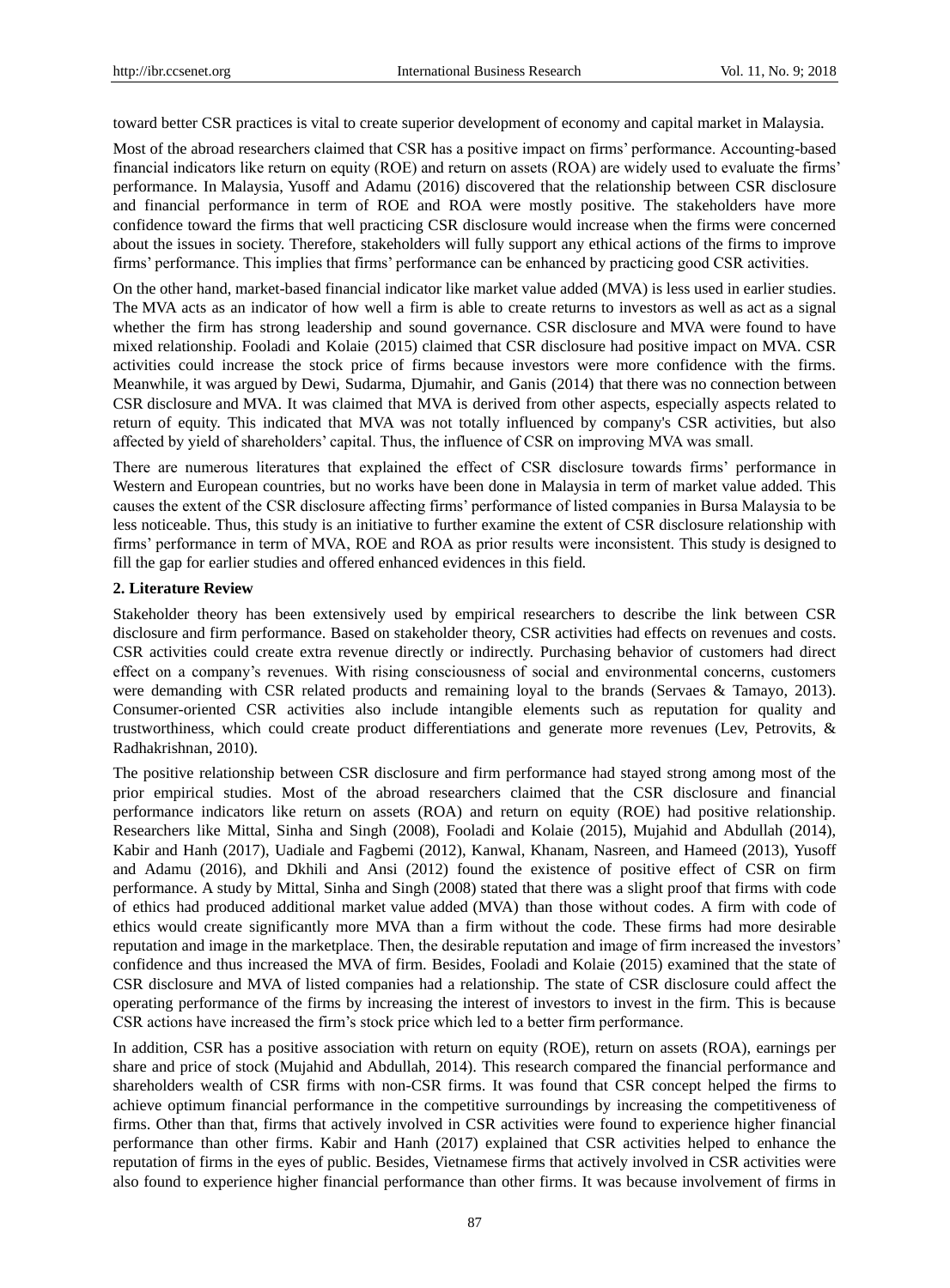CSR activities could increase the intention of investors to play parts in Vietnamese firms and increase the loyalty of customers towards the brands. The previous findings by Uadiale and Fagbemi (2012) revealed that earnings of organization increased when the firm increased CSR activities. Firm's spending on CSR activities was found to improve the ROE and ROA of firm. CSR activities could create new opportunities in the marketplace and improve image of firm in the society. Kanwal, Khanam, Nasreen, and Hameed (2013) also stipulated that CSR associated with ROA and ROE of the firm positively. Kanwal et al. (2013) added that Pakistani firms' spent on employees' wellbeing to keep existing employees and invited potential employees by building high confidence investors and employees toward the firms. As a result, firms' expenditure on CSR helped the firms to have a long-term supportable development and boosted financial performance of firms.

Also, research by Dkhili and Ansi (2012) debated that CSR and ROE is positive related. The positive relationship between CSR and ROE was due to the presence of stakeholders would improve performance in term of economic. In other words, a company with stakeholders that have more favorable behavior than competitors would have a greater level of financial performance. In Malaysia, Yusoff and Adamu (2016) viewed that positive relationship existed between CSR with ROE and ROA. The comprehensive financial managing could be effectively achieved through proper CSR exercises. Companies' performance could be improved by enhancing good CSR practice. Yusoff and Adamu (2016) also added that sufficient implementation of workplace activities by firms were associated with firms' financial performance. It was pointed out that workplace activities were connected with human capital, value of portfolios and expenses on operating activities directly.

On the other hands, there were few researchers who claimed that CSR disclosure and MVA, ROA and ROE did not have any relationship, such as Dewi et al. (2014) and Kamatra and Kartikaningdyah (2015). Dewi et al. (2014) pointed out that CSR had no effect on MVA. It was refuted that CSR had very little influence on increasing MVA as MVA was also determined from the economic aspects such as inflation and GDP. Increase in MVA does not produce gain directly and could not increase the social actions of firm. Kamatra and Kartikaningdyah (2015) had expressed the view that CSR had no effect on ROE. CSR did not affect ROE because some of the investors did not care about the CSR activities done by the firms as CSR activities was thought as an imaging.

Based on the above literature review, most of the studies claimed that the CSR disclosure and financial performance has a positive relationship (such as Mittal, Sinha & Singh, 2008; Fooladi & Kolaie, 2015; Mujahid & Abdullah, 2014; Kabir & Hanh, 2017), hence we hypothesized our study as follow:

 $H<sub>1</sub>$ : There is relationship between CSR disclosure and firm performances.

## **3. Methodology**

#### *3.1 Sample*

The sample in this study was drawn from a set of public listed firms from different sectors, such as Consumer Products, Construction, Properties and Trading-Service in Bursa Malaysia. The final sample includes 324 firms after the removal firms without complete annual reports. The study periods were three years, which is from year 2014 to 2016. In this research, researchers used secondary resources to collect data of Corporate Social Responsibility (CSR) disclosure from annual reports of firms. The financial data of dependent variables such as market value added (MVA), return on equity (ROE) and return on assets (ROA) and control variables like firm's size, age, leverage and liquidity were collected from DataStream by Thomson Reuters.

## *3.2 Corporate Social Responsibility (CSR) Disclosure*

CSR disclosure is an instrument for organizations to include social and environmental concerns voluntarily into their operations and relations with stakeholders, which goes beyond the organization's responsibility in regulation (Kusumadilaga, 2006). To measure the disclosure level of CSR in the annual reports, a content analysis approach was adopted. Bowman (1978) came out with the idea of content analysis is an inquiry process which does not rely on casual reading but on rather explicit counting and coding of particular lines of prose, of word usage and of disclosure. The measurement of disclosure was an unweighted count on the number of words on CSR's themes in the annual report. Usage of word counts method assisted in shielding against irregularities in calculating the quantity of disclosure (Zeghal and Ahmed, 1990). In this study, 4 main themes or areas of CSR recommended by Bursa Malaysia to be examined were Environment, Community, Workplace and Marketplace. The words "Environment", "Community", "Workplace" and "Marketplace" which appeared in the annual reports were scanned and counted by using computer.

#### *3.3 Market Value Added (MVA)*

MVA is a performance measurement tool that calculates increase in the value of the firm's stock price. Investors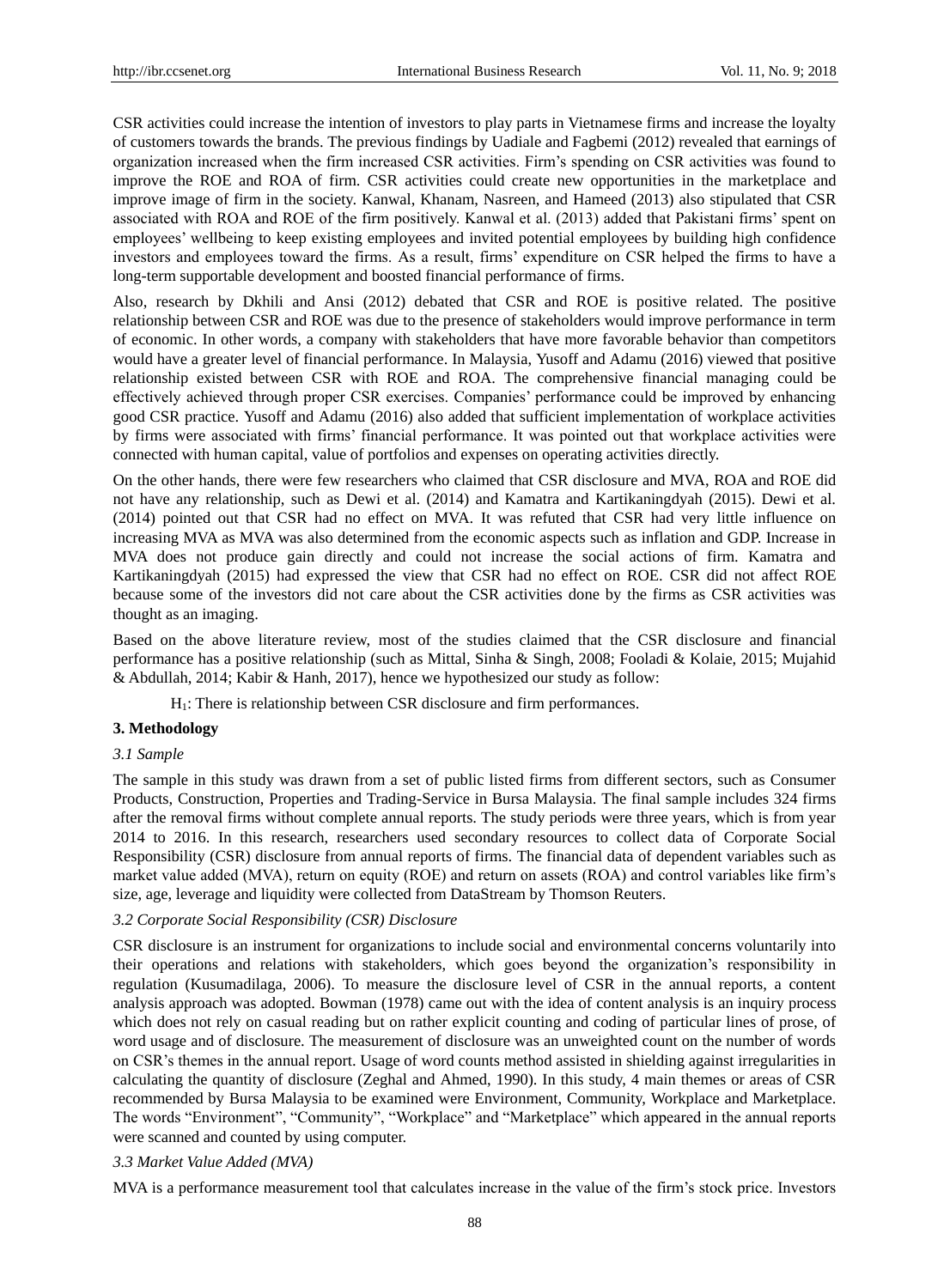always use MVA to estimate the efficiency of management team of firm on using its capital to increase shareholders' value. A positive value of MVA indicates that the firm has improved in value. A negative value of MVA indicates that the value of firm is destroyed. Berceanu, Siminica, and Circiumaru (2010) have used ratio of change in market value added of the year to total equity of the year to measure MVA.

The measurement of MVA:

$$
MVA = \frac{\text{Change in market value added of the year}}{\text{Total equity of the year}}
$$

#### *3.4 Return on Equity (ROE)*

ROE can test the capability of firm to generate profits from the equity. ROE can show the effectiveness of firm using their capital to generate profits. A high ROE indicates the firms management is running efficiently. Kamatra and Kartikaningdyah (2015) have used net income to total equity to measure ROE.

The measurement of ROE:

$$
ROE = \frac{\text{Net Income}}{\text{Total Equity}}
$$

#### *3.5 Return on Assets (ROA)*

ROA is used to examine the ability of firms to effectively use its assets to generate profit. A high ROA indicates that the firm is able to achieve higher earnings from its assets and that the firm's assets are used efficiently to generate profits. Dkhili and Ansi (2012) have used net income over total equity to measure ROA. As for this study, the measurement of ROA is as follows:

$$
ROA = \frac{\text{Net Income}}{\text{Total Assets}}
$$

#### *3.6 Regression Model*

The multiple regression analysis was used to measure the relationship between Corporate Social Responsibility (CSR) disclosure and firm performance in term of market value added (MVA), return on equity (ROE) and return on assets (ROA), while control variables like firm age, firm leverage, firm liquidity, and firm size were adopted to test their effect toward firm performance. The multiple regression model allowed greater flexibility as we were able to control the variables that influence the dependent variables explicitly.

Functional form: Firm Performance  $= f$  (CSRD, firm age, firm leverage, firm liquidity, firm size)

Full model:

$$
FP_{i,t} = \alpha_{i,t} + \beta_1 CSPD_{i,t} + \beta_2AGE_{i,t} + \beta_3LEV_{i,t} + \beta_4LIQ_{i,t} + \beta_5LSIZE_{i,t} + \epsilon_{i,t}
$$

Where:-

Dependent variables

 $FP = firm performance is expressed in terms of:$ 

 $MVA$  = Market value added of firm

 $ROE = Return$  on equity of firm

 $ROA = Return on assets of firm$ 

Independent variable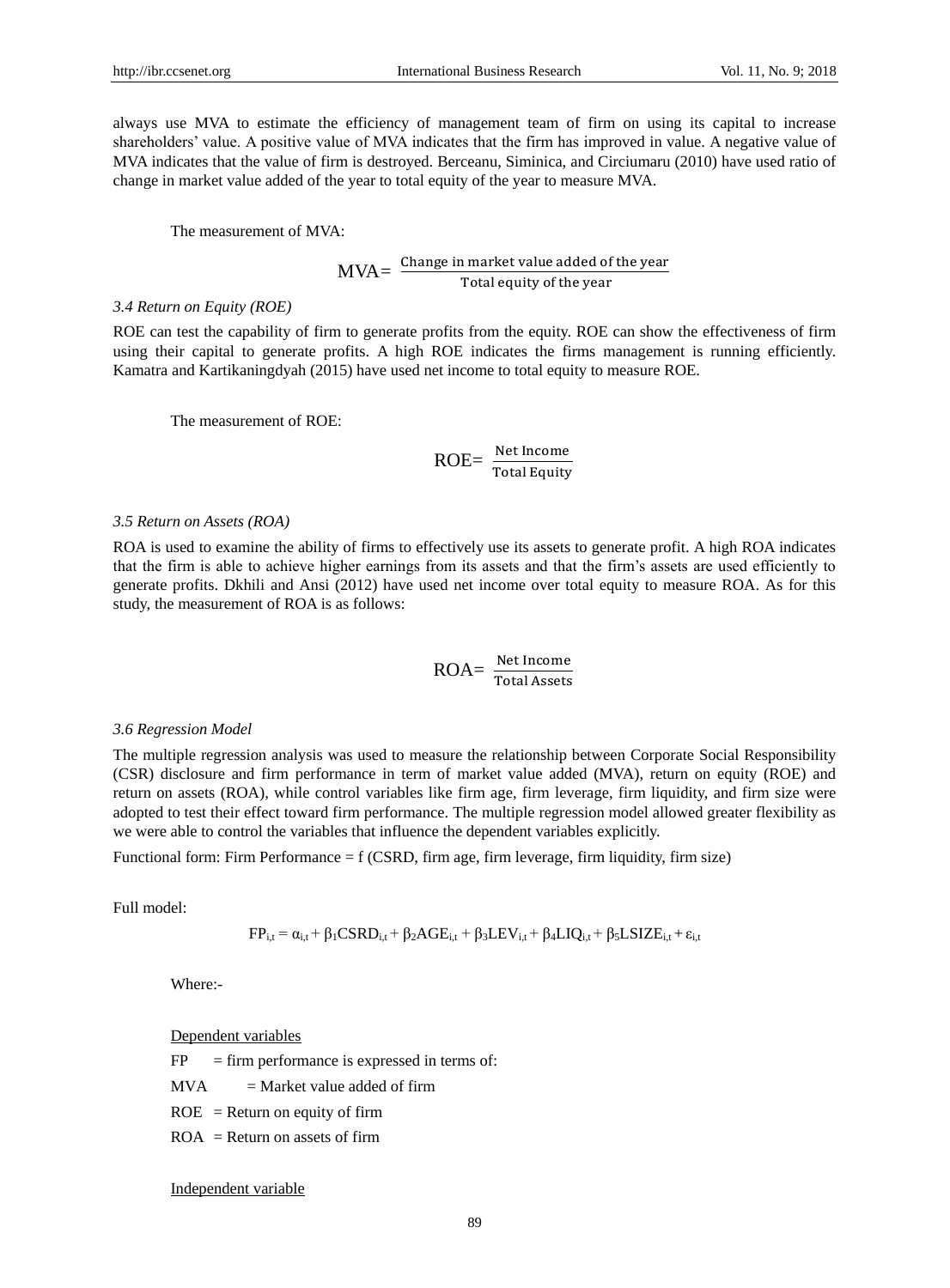$CSRD =$  Corporate Social Responsibility disclosure

#### Control variables

 $AGE$  = Firm age  $LEV = Firm$  leverage  $LIQ = Firm$  liquidity  $LSIZE$  = Natural logarithms of total assets

# **4. Results and Discussion**

#### *4.1 Descriptive Statistics*

Table 1 reveals that the mean of market value added (MVA) for the sample firms is 0.0426 times and varies from -2.9878 times (minimum) to 5.2713 times (maximum). The gap between minimum and maximum score of MVA for this study is quite high. The standard deviation is 0.6310 times. MVA is used to measure market-based performance which calculated by measured by ratio of change in market value added of the year to total equity of the year. ROE is the second dependent variable. ROE is measured by ratio of net income to total equity. The average ROE for sample companies is 0.0765 or 7.65% and ranging from -0.6817 to 0.9507 or ranging from -68.17% to 95.07%. The standard deviation is 15.10%. ROA is the third dependent variable. ROA is a measured ratio of net income over total assets. The mean of ROA for the sample firms is 5.12% with a minimum value of ROA at -21.67% and maximum value at 42.55%. The standard deviation of ROA is 7.32%.

Table 1 also displays the descriptive statistics related to mean of the corporate social responsibility (CSR) disclosure. CSR disclosure in the study was measured by using content analysis of word counts. The number of words appeared in annual reports such as "environment", "community", "marketplace", and "workplace" were counted. CSR disclosure in the study has mean of 29.6337 words (range from 3.0000 words to 300.0000 words). The standard deviation lied on 31.0155 words. Table 1 also showed descriptive statistics for control variables in the study. The firm age (AGE) which was calculated by difference between current year to year to incorporation date had an average of 29.1543. The minimum and maximum value for AGE were 3 years and 82 years respectively. The standard deviation of firm age was 14.8648 years. The firm leverage represented by LEV with a mean of 0.2505 times is calculated by ratio of total liabilities to total assets. The range of firm leverage is from the lowest number of 0.0004 times to the highest number of 0.7981 times with standard deviation of 0.1689 times. The firm liquidity represented by LIQ with a mean of 2.7821 times was calculated by ratio of total assets to total liabilities. The range of firm liquidity is from minimum value of 0.1206 times to the maximum value of 45.8595 times with standard deviation of 3.4604 times. Furthermore, firm size represented total assets before natural logarithms has the lowest number of RM23.209 million and highest number of RM133000 million. It has a mean of RM3200 million with standard deviation of RM11100 million.

|  | Table 1. Summary of Descriptive Statistics |  |  |  |
|--|--------------------------------------------|--|--|--|
|--|--------------------------------------------|--|--|--|

| Variable         | Mean    | Min       | Max      |
|------------------|---------|-----------|----------|
| <b>MVA</b>       | 0.0426  | $-2.9878$ | 5.2713   |
| <b>ROE</b>       | 0.0765  | $-0.6817$ | 0.9507   |
| <b>ROA</b>       | 0.0512  | $-0.2167$ | 0.4255   |
| <b>CSR</b>       | 29.6337 | 3.0000    | 300,0000 |
| AGE              | 29.1543 | 3.0000    | 82,0000  |
| LEV              | 0.2505  | 0.0004    | 0.7981   |
| LIO              | 2.7821  | 0.1206    | 45.8595  |
| TA (RM 'million) | 3200    | 23.2090   | 133000   |

# *4.2 Pearson's Correlation Coefficient Test*

Table 2 shows that MVA has a positive correlation with ROA and ROE at 1% significant level. MVA also has a negative correlation with CSR at 5% and a negative correlation with LSIZE at 1% significant level. ROA is second measurement of performance has positive correlation with ROE and LIQ at significant level of 0.01. ROE is the third dependent variable positively correlated with CSR and LSIZE at 1%. CSR as independent variable has positive relationship with LEV at 1% significant level. Meanwhile, for control variables, LEV has positive correlation with LSIZE and negative correlation with LIQ at 1%. LIQ has negative correlation with LSIZE at 1% significant level. Correlation does not exist between AGE and LIQ and LSIZE.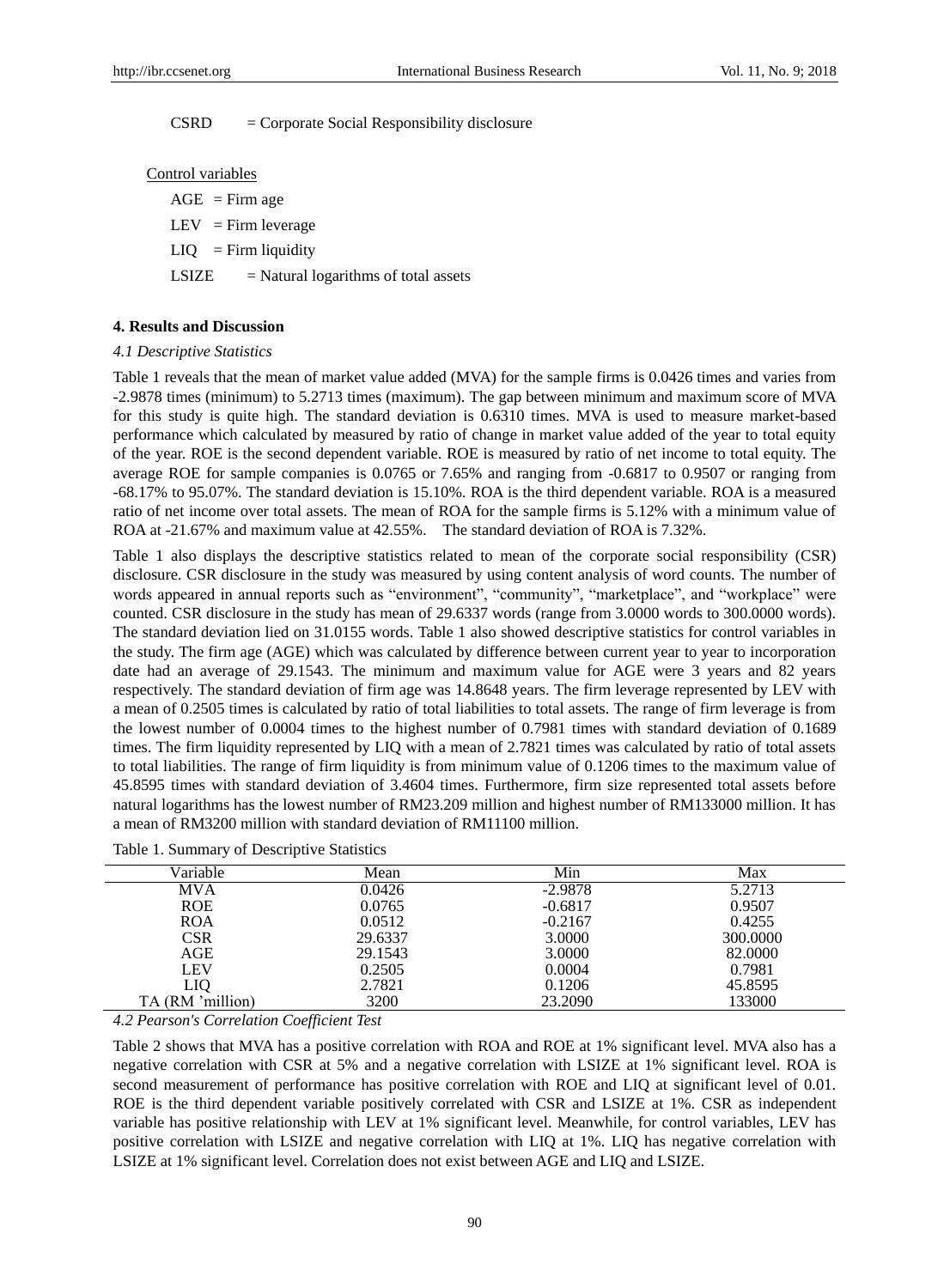|              | <b>MVA</b>   | <b>ROA</b>   | <b>ROE</b>   | <b>CSR</b>   | AGE         | <b>LEV</b>   | <b>LIQ</b>    | <b>LSIZE</b> |
|--------------|--------------|--------------|--------------|--------------|-------------|--------------|---------------|--------------|
| <b>MVA</b>   | 1.0000       |              |              |              |             |              |               |              |
|              |              |              |              |              |             |              |               |              |
| <b>ROA</b>   | $0.2065***$  | 1.0000       |              |              |             |              |               |              |
|              | 0.0000       |              |              |              |             |              |               |              |
| <b>ROE</b>   | $0.1367***$  | $0.8594***$  | 1.0000       |              |             |              |               |              |
|              | 0.0000       | 0.0000       |              |              |             |              |               |              |
| <b>CSR</b>   | $-0.0716**$  | 0.0171       | $0.0900$ *** | 1.0000       |             |              |               |              |
|              | 0.0257       | 0.5939       | 0.0050       |              |             |              |               |              |
| AGE          | $-0.0480$    | 0.0267       | 0.0404       | $-0.0035$    | 1.0000      |              |               |              |
|              | 0.1346       | 0.4057       | 0.2078       | 0.9121       |             |              |               |              |
| <b>LEV</b>   | $-0.0144$    | $-0.0165$    | 0.0446       | $0.0841***$  | $0.1044***$ | 1.0000       |               |              |
|              | 0.6546       | 0.6079       | 0.1650       | 0.0087       | 0.0011      |              |               |              |
| LIQ          | $-0.0082$    | $0.1441$ *** | 0.0494       | $-0.0846***$ | 0.0156      | $-0.3119***$ | 1.0000        |              |
|              | 0.7975       | 0.0000       | 0.1241       | 0.0084       | 0.6267      | 0.0000       |               |              |
| <b>LSIZE</b> | $-0.1275***$ | 0.0243       | $0.1092$ *** | $0.5194***$  | 0.0403      | $0.2180***$  | $-0.1607$ *** | 1.0000       |
|              | 0.0001       | 0.4488       | 0.0006       | 0.0000       | 0.2093      | 0.0000       | 0.0000        |              |

Table 2. Pearson's correlation

\*\*\*. Correlation is significant at the 0.01 level, \*\*, 0.05 level, \*\* and 0.10 level.

*4.3 Multiple Regression Analysis*

Table 3. Summary of Panel Data and Analysis

|                | MVA model    | ROA model    | ROE model    |
|----------------|--------------|--------------|--------------|
|                |              |              |              |
| Constant       | 9.5427       | $-0.3266$    | $-0.8761$    |
|                | 0.0000       | 0.0280       | 0.0072       |
| <b>CSR</b>     | 0.0004       | $0.0002*$    | $0.0004*$    |
|                | 0.8054       | 0.0535       | 0.0916       |
| <b>LSIZE</b>   | $-1.0167***$ | $0.0852***$  | $0.1987***$  |
|                | 0.0001       | 0.0000       | 0.0000       |
| AGE            | $-0.0274$    | $-0.0117***$ | $-0.0244***$ |
|                | 0.2952       | 0.0000       | 0.0000       |
| <b>LEV</b>     | $1.0207**$   | $-0.1786***$ | $-0.4095***$ |
|                | 0.0170       | 0.0000       | 0.0000       |
| LIQ            | $-0.0169$    | $0.0031***$  | $0.0036*$    |
|                | 0.1577       | 0.0002       | 0.0509       |
| $\mathbb{R}^2$ | 0.4348       | 0.7903       | 0.7636       |
| Adjusted $R^2$ | 0.1465       | 0.6833       | 0.6430       |
| F              | 1.5083       | 7.3860       | 6.3312       |
| Sig            | 0.0000       | 0.0000       | 0.0000       |

\*\*\*. Indicate significant at the 0.01 level, \*\*, 0.05 level, \* and 0.10 level

Table 3 presents panel data results of MVA (Model 1), ROA (Model 2) and ROE (Model 3).

 $FP_{it} = \alpha + \beta_1CSR_{it} + \beta_2LSIZE_{it} + \beta_3AGE_{it} + \beta_4LEV_{it} + \beta_5LIQ_{it} + \epsilon_{it}$ 

In order to see the relationship between Corporate Social Responsibility (CSR) disclosure and these variables, equations were re-estimated by substituting the dependent variable, Market Value Added (MVA) with Return on Assets (ROA) and Return on Equity (ROE). Table 4.5 summarized the results of the Panel data. Accordingly, equation (1) includes a wider set of dependent variables, like MVA, ROA and ROE represented Model 1, 2, and 3 respectively as different measurements of firm performance.

CSR disclosure was expected to have positive relationship with firm performance in term of MVA, ROE and ROA. The results summarized in Table 3 showed that coefficient value of CSR was 0.0004, 0.0004, and 0.0002 respectively. Based on Model 2 and Model 3, there was a positive significant relationship between CSR and firm performance in term of ROA and ROE with p-value of 0.0535 and 0.0916 respectively. The p-value was less than the level of significance at 0.10. The higher the disclosure level of CSR, the better the firms' performance. Firms' investment on CSR helped the firms to have long-term supportable development and boosted financial performance of firms. The results were consistent with Mujahid and Abdullah (2014) who concluded that CSR has a positive association with ROA and ROE. It was claimed that CSR concept helped the firms to achieve optimum financial performance in the competitive surroundings by increasing the competitiveness of firms. Firm's spending on CSR activities was found to improve the ROE and ROA of a firm. In addition, CSR activities could create new opportunities in the marketplace and improve image of firm in the society (Uadiale and Fagbemi, 2012). The results of Model 2 and Model 3 had strengthened that CSR has a significant positive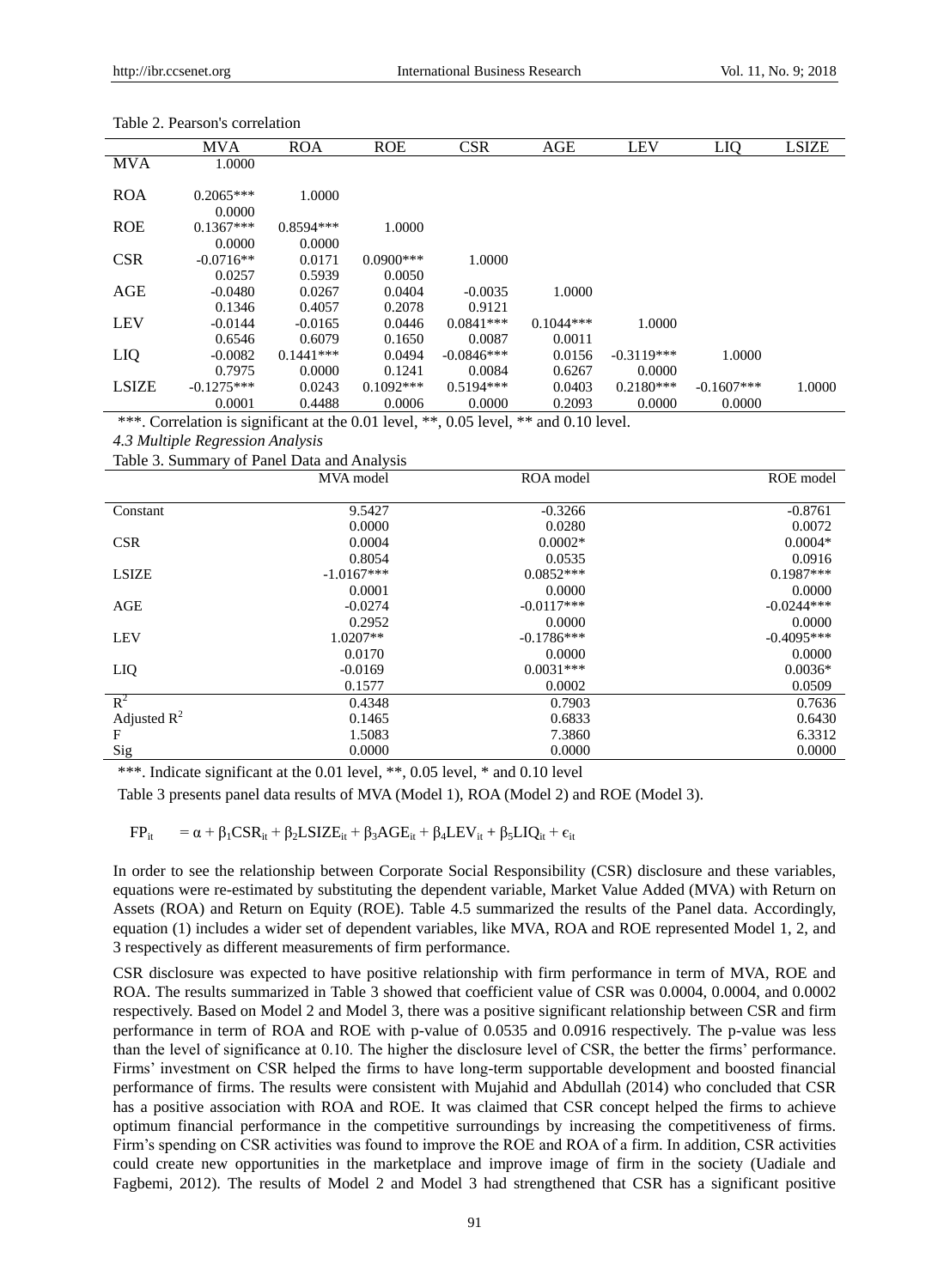relationship with firm performance in term of ROA and ROE. However, the findings in Model 1 indicated that MVA is positively insignificant to CSR. The overall outcome was consistent with the study made by Dewi et al. (2014), where there is a positive significant relationship between CSR with ROA and ROE, while positive insignificant relationship between CSR and MVA. Dewi et al. (2014) had enlightened that CSR indexes had supported firms for image building, reputation maintenance and legitimacy of investors to increase capacity of firms which could influence the competitiveness of firms. CSR index is also able to reflect the disclosure level of firms' CSR activities. The high disclosure level of CSR provided trust and increased the desire of investors to play their roles in firms. When more capitals were obtained by the firms, more investments could be done by the firms, and hence the higher the ROE. As a result, CSR is able to provide good financial performance in the form of good ROA and ROE. However, it was refuted by Dewi et al. (2014) that CSR had no effects on increasing MVA. MVA was used to measure effect of managerial performance and influenced by many other economic aspects such as inflation and gross domestic product (GDP). Therefore, increase in CSR activities did not have effect on MVA and this had led to insignificant relationship between CSR and MVA.

Based on Model 2 and Model 3 in Table 4.5, there is positive significant relationship between firm size with ROA and ROE. The p-value of ROA and ROE were 0.0000, which were less than the level of significance at 0.01. The bigger the firm's size, the better the firms' performance in term of ROA and ROE. This outcome is consistent with Kabir and Thai (2017), Babalola (2013) and Ofuan and Izien (2016). These prior researchers claimed that in emerging countries, larger firms have more resources to have better equipment and professional experts than smaller firms to improve firms' profitability because they had more bargaining power over the market. However, in Model 1, there was negative significant relationship between firms' size and MVA at 1% significance level. This means that the smaller the firm's size, the better the firms' performance in term of MVA. This result was consistent with Hannan and Freeman (1989) where smaller firms were more creative and innovative where they could easily transform to enhance their values if compared with larger firms.

Next, there is a negative significant relationship between firm age with ROA and ROE. The p-value of ROA and ROE were both 0.0000, which were less than the level of significance at 0.01. The younger the firms, the better the firms' performance in term of ROA and ROE. However, in Model 1, there was negative insignificant relationship between firms' age and MVA. The younger the firm's age, the better the firms' performance in term of MVA. The outcome of negative significant relationship between firm age with ROA and ROE was supported by Loderer and Waelchli (2010) where the negative relation of firm age and firm performance could be due to inelasticity and inertia of organizational to identify and involve new innovation in the firm. Contrary, the outcome was inconsistent with prior studies made by Fooladi and Kolaie (2015), Kabir and Thai (2017), and Ofuan and Izien (2016), where these researchers claimed that there was positive significant relationship between firm age and firm performance. These researchers clarified that knowledge of effective production techniques was found to be increase over time and thus improved the performance of the firm which was parallel to the theory of learning by doing. Therefore, old firms would have a better firm performance if compared to younger firms.

Furthermore, firm leverage has a positive relation with ROA and ROE. The p-value of ROA and ROE are 0.0000, which were less than the level of significance at 0.01. The lower the firm's leverage, the better the firms' performance in term of ROA and ROE. Similar results were found by Fooladi and Kolaie (2015) and Kabir and Thai (2017). Fooladi and Kolaie (2015) observed that growing firms were more conservative when using debt financing in order to maximize their performance. Low level of firm leverage is needed by growing firms as they have low intention of paying high interest. The growing firms also did not totally depend on debt to finance their operating activities as they had more chances to involve in flexible investments. The retained earnings of the firms are also enough for them to finance the firm's activities. However, in Model 1, there is positive significant relationship between firms' leverage and MVA at 5% significance level with p-value of 0.0170. The positive significant relationship between firms' leverage and MVA is consistent with past researchers like Modigliani and Miller (1963) and Jensen (1986). The action of firm on using obligation to finance firms' operating activities would increase the value of firms (Modigliani and Miller, 1963). Then, Jensen (1986) had concluded that rises in debt level would raise the firms' market value by keeping low bankruptcy costs. This is because Jensen (1986) found that profitable firms would use more financial leverage to solve the agency problem happened between shareholders and managers which due to inconsistency of interests. To maximize market value of firms, financial leverage was used by shareholders to change the aims of managers on maximizing their own interests only and decrease the agency costs related with equity (Jensen, 1986). Hence, the higher the firm's leverage, the better the firms' performance in term of MVA.

The final variable, which is firm liquidity has a positive significant relationship with ROA and ROE. The p-value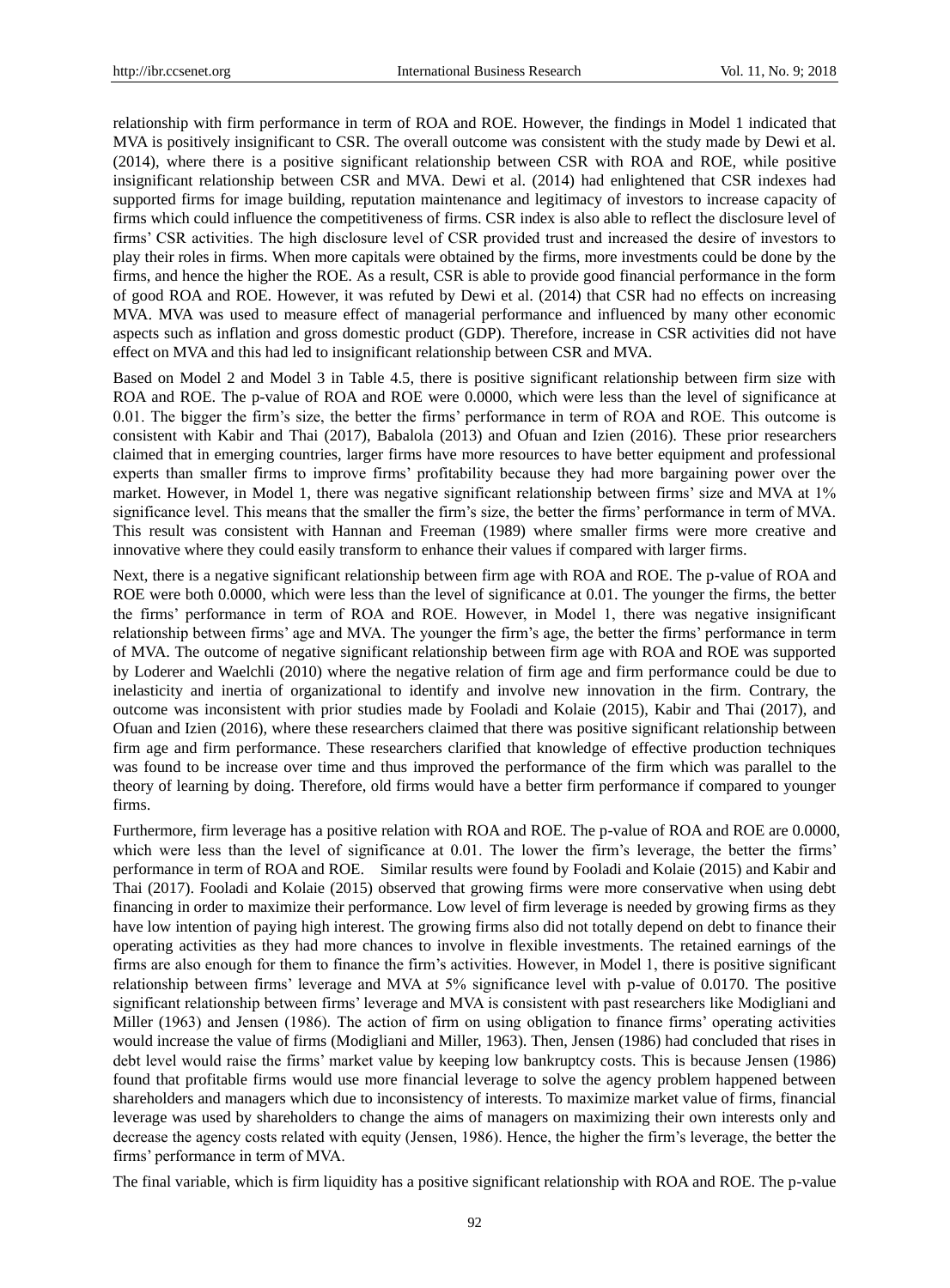of ROA is 0.0002, which is less than the level of significance at 0.01. Meanwhile, the p-value of ROE was 0.0509, which is less than the level of significance at 0.10. The higher the liquidity of the firms, the better the firms' performance in term of ROA and ROE. This result is consistent with prior studies made by Bibi and Amjad (2017) and Janjua, Asghar, Munir, Raza, Akhtar, and Shahzad (2016). This inferred that firms have enough resources to pay off their debts with the available current assets. In other words, firms did not have to sell their profit-generating assets to pay off their obligations. However, in Model 1, there is a negative insignificant relationship between firms' liquidity and MVA. The lower the firm's liquidity, the better the firms' performance in term of MVA. The result is inconsistent with Demirgüneş (2016) where it was claimed that firms with high liquidity could earn more profits because they could make additional profitable investments as they had extra resources in the business.

#### **5. Conclusion and Implication of the Study**

The result proved that there is positive significant relationship between CSR and firm performance in terms of ROE and ROA which is in line with the stakeholder theory. Therefore, the hypothesis of this study is supported. These findings suggest that high CSR disclosure can enhance firm's corporate image, maintain good reputation, and attracts investors to increase capacity of company, hence, leads to better firm performance. However, not all the predictions made on CSR and firm performance was significant. The outcome shows that CSR has a positively insignificant relationship with MVA.

Firm size as one of the control variables had a positive significant relationship with firm performance in term of ROA and ROE. Besides, firm age is found to have negative significant relationship with firm performance in term of ROA and ROE. Consistent with the hypothesis made, firm leverage is found to have negative significant relationship with firm performance in term of ROA and ROE and positive significant relationship was found between firm leverage and MVA. Lastly, firm liquidity has a positive significant relationship with ROA and ROE.

This study can serve as a guide for investors when making investment choices. The research findings show that CSR disclosure has a positive and significant relationship with firm performance based on their ROA and ROE. This study contributes to a better understanding for investors as to how CSR disclosure helps to create value and increase firm profitability. Besides that, this research aimed to extend and help academics to have better understanding on the factors that determine firm's performance and provide substantial information on CSR in Malaysia context.

On the other hand, this study could also help managers to gain better perception on how to increase firm performance. Manager together with management team must realize that it is crucial to incorporate CSR activities in their business operations due to its ability to create a positive corporate image and portray themselves as a responsible and caring firm towards the societal wellbeing and environmental concerns rather than a mere profit maximizing entity. By disclosing high CSR practice, firm efforts on image building and reputation maintenance can attract more investors that wish to play parts in the firm and hence improve firms' performance.

This study can also act as a point of reference for regulator such as Bursa Malaysia. Bursa Malaysia has to prescribe the contents of CSR activities or practices that the listed issuers should disclose in the annual reports by providing clear guidelines to the listed issuers. This is because most of Malaysian firms have the tendency to focus on community-based and environment-based CSR activities. Bursa Malaysia also needs to provide educational and engaging courses for the listed issuers to familiarize them with moral practices on reporting CSR activities in the annual reports.

# **6. Limitation of Study and Recommendation of Future Research**

There are several limitations of this research. Firstly, the CSR disclosure in this study only focuses on the 4 themes or areas of CSR that were outlined by Bursa Malaysia. There are various other themes or areas that can be used to reflect CSR such as human right, ethics and governance, environmental impact, customer health and etc. Sample of this study is also limited to non-financial listed firms. The CSR disclosure may have a different effect towards the performance of financial listed firms and non-listed firms. This study also uses only three performance indicators which are Market Value Added (MVA), Return on Assets (ROA) and Return on Equity (ROE). There are other performance indicators that could be used to measure firm's performance such as Return on investments (ROI) and Tobin's Q and also non-financial indicators that may yield different result. For future research, this paper recommends to extend the study by using different CSR disclosure measurement, different firm performance measurement such as return on investments (ROI) and Tobin's Q and different samples.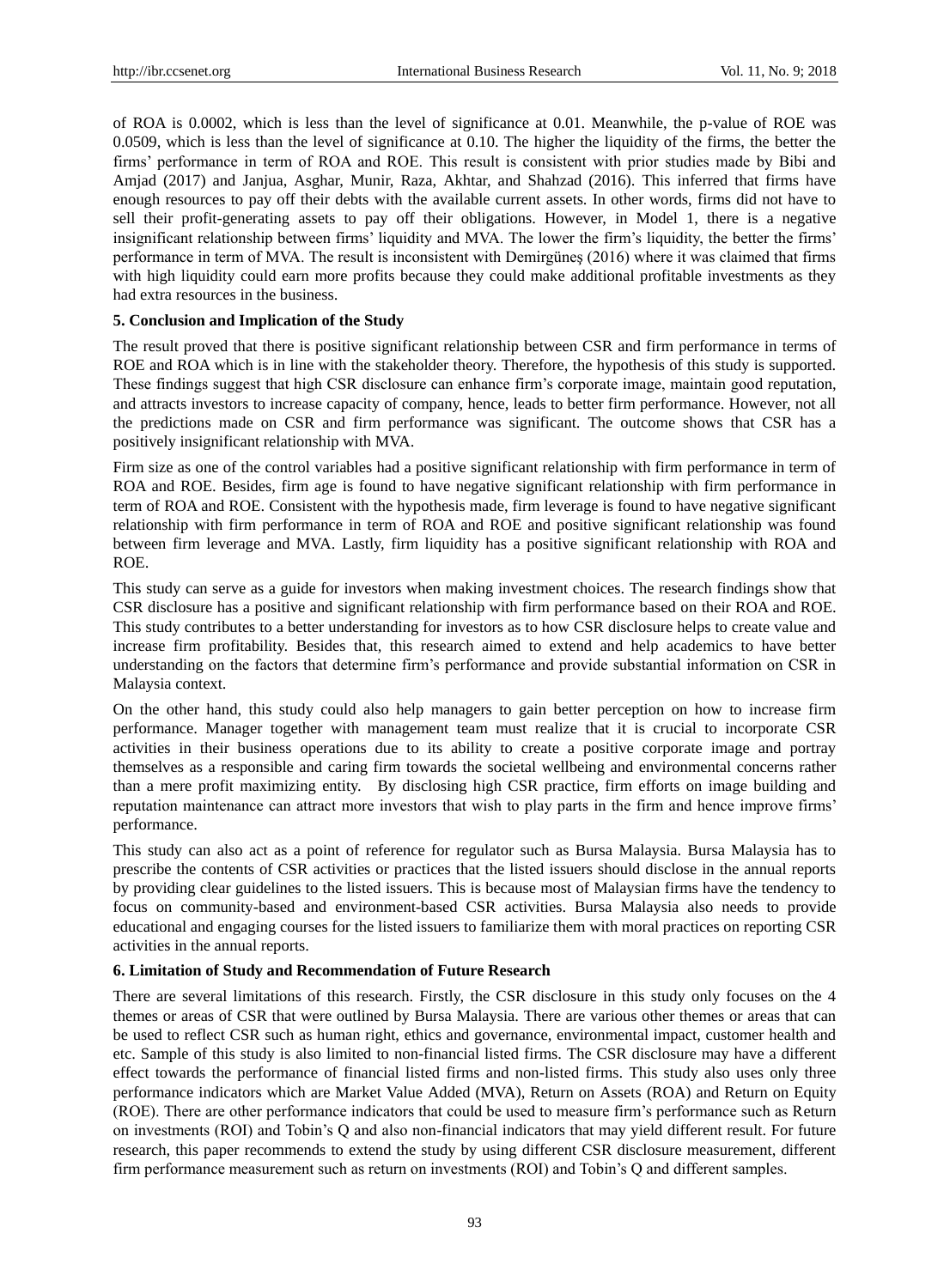#### **Acknowledgment**

This research is supported by MyRA Grant Scheme [F01/SpMYRA/1681/2018]. We would like to thank Universiti Malaysia Sarawak (UNIMAS) for funding this research.

#### **References**

- Babalola, Y. A. (2013). The effect of firm size on firms profitability in Nigeria. *Journal of Economics and Sustainable Development, 4*(5), 90-94.
- Berceanu, D., Siminica, M., & Circiumaru, D. (2010). The market value added and the return on invested capital for industrial Romanian firms. *Finante - provocarile viitorului (Finance – Challenges of the Future), 1*(11), 155-161.
- Bibi, N., &Amjad, S. (2017). The relationship between liquidity and firms' profitability: A case study of Karachi stock exchange. *Asian Journal of Finance & Accounting, 9*(1), 55-67. https://doi.org/10.5296/ajfa.v9i1.10600
- Bowman, E. H. (1978). Strategy, annual reports and alchemy. *California Management Review, 20*(3), 64-71. https://doi.org/10.2307/41165283
- Bursa Malaysia Securities Berhad. (2015). Consultation paper no.1/2015: *Proposed amendments to the listing requirements relating to sustainability statement in annual reports and the sustainability reporting guide.* Kuala Lumpur: Bursa Malaysia.
- Demirgüneş, K. (2016). The effect of liquidity on financial performance: Evidence from Turkish retail industry. *International Journal of Economics and Finance, 8*(4), 63-79. https://doi.org/10.5539/ijef.v8n4p63
- Dewi, D. M., Sudarma, M., Djumahir, & Ganis, E. S. (2014). CSR effect on market and financial performance. *International Journal of Business and Management Invention, 3*(1), 56-66. https://doi.org/10.18860/ed.v1i02.2525
- Dkhili, H., & Ansi, H. (2012). The link between corporate social responsibility and financial performance: The case of the Tunisian companies. *Journal of Organizational Knowledge Management, 2*, 1-11.
- Fooladi, N., & Kolaie, A. Z. Z. (2015). Examining the relationship between disclosure level of corporate social responsibility and the company's operating performance listed in Tehran Stock Exchange by using the economic approach. *Indian Journal of Fundamental and Applied Life Sciences, 5*(1), 3833-3839.
- Hannan, M. T., & Freeman, J. (1989). Organizational Ecology. Cambridge, Massachusetts: Harvard University Press.
- Janjua, A. R., Asghar, A., Munir, U., Raza, A., Akhtar, N. & Shahzad, K. (2016). Influence of liquidity on profitability of cement sector: Indication from firms listed in Pakistan stock exchange. *Business Management Dynamics, 6*(5), 1-12.
- Jensen, M. C. (1986). The agency cost of free cash flow: corporate finance and takeovers. *American Economic Review, 76*(2), 323-329.
- Kabir, R., & Hanh, M. T. (2017). Does corporate governance shape the relationship between corporate social responsibility and financial performance. *Pacific Accounting Review, 29*(2), 227-258. https://doi.org/10.1108/PAR-10-2016-0091
- Kamatra, N., & Kartikaningdyah, E. (2015). Effect corporate social responsibility on financial performance. *International Journal of Economics and Financial Issues, 5*, 157-164.
- Kanwal, M., Khanam, F., Nasreen, S., & Hameed, S. (2013). Impact of corporate social responsibility on the firm's financial performance. *Journal of Business and Management, 14*(5), 67-74.
- Kusumadilaga, R. (2010). Against the influence of corporate social responsibility corporate values with profitability as moderating variable. Semarang: Faculty of Economics, University of Diponegoro.
- Lev, B., Petrovits, C., & Radhakrishnan, S. (2010). Is doing good good for you? How corporate charitable contributions enhance revenue growth. *Strategic Management Journal, 31*(2), 182-200.
- Loderer, C., & Waelchli, U. (2010). Firm age and performance, MPRA Paper, University Library of Munich, Germany.
- Mittal, R. K., Sinha, N., & Singh, A. (2008). An analysis of linkage between economic value added and corporate social responsibility. *Management Decision, 46*(9), 1437-1443.